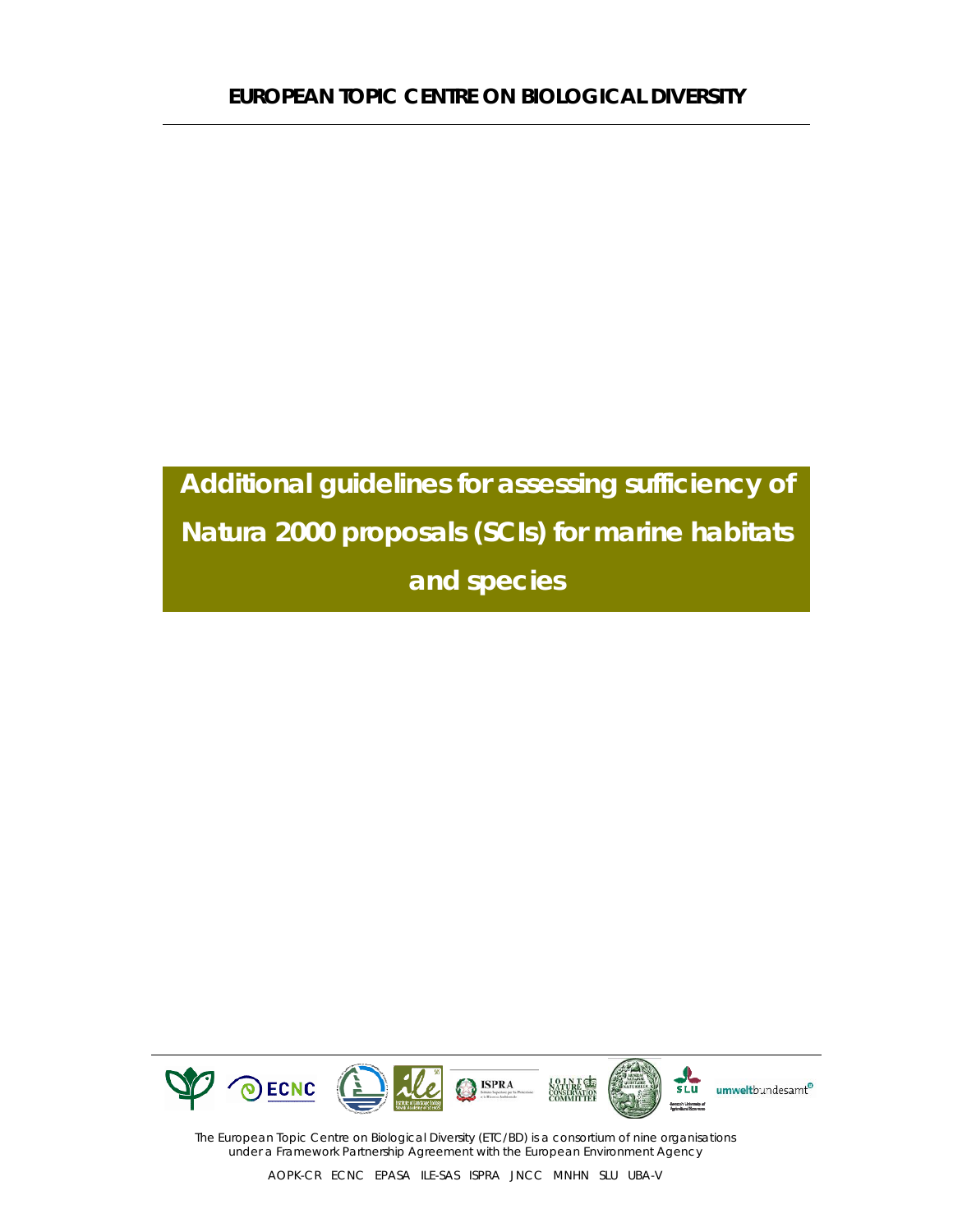## **Introduction**

Establishment of Natura 2000 network in the marine environment is one of the most immediate challenges for the EU Member States (MS) in the field of biodiversity conservation. In May 2007, the European Commission published specific guidelines on selection of marine Natura 2000 sites<sup>1</sup>. Since then, a number of new marine site proposals have been received from several MS and first marine biogeographical seminars for the 5 marine regions (i.e., Atlantic, Macaronesian (Atlantic), Baltic, Mediterranean and Black Sea) are to be organised in the near future.

It is expected that the marine biogeographical seminars will focus on the habitats and species known as 'marine reserves' from the past terrestrial bio-geographical seminars. They shall also focus on other Habitats Directive Annex I habitats and Annex II species known to be present in the marine environment in certain lifecycle stages. Some of these species may have been already covered in the 'terrestrial' seminars regarding their freshwater/inland (e.g., anadromous fish) or coastal (e.g., seals) distribution in other life-cycle stages. The concept of the 'marine environment' in this context includes both inshore and offshore waters of the exclusive economic zone and/or continental shelf where coastal states have a number of sovereign rights, including conservation and management of natural resources.

The site evaluation criteria used in the past biogeographical seminars for terrestrial ecosystems require some examination to see if they are applicable in the marine environment. Some general principles have been already provided by the European Commission in 1997 (Hab. 97/2 rev. 4 18/11/972) with further clarification on certain species and taxonomic groups by the European Topic Centre on Biological Diversity in 2002 (Habitats SWG 2002-02 rev13). Still, the issue requires further discussion. Since a considerable amount of work has to be done before the seminars, it is essential to agree on evaluation criteria in advance. The European Topic Centre on Biological Diversity (ETC/BD) was asked to prepare this working paper for the above purpose.

This paper is only a guiding document indicating which criteria could be used in sufficiency evaluations and their relative importance in decision-making. Its aim is not to provide solutions for every situation as all conclusions will be achieved through case-by-case (species/MS, habitat/MS) scientific discussions involving all stakeholders. The paper includes five habitat types from the Habitats Directive Annex I and 16 species from Annex II, which are truly or partly 'marine'. This list, however, could be further discussed and revised along with finalising reference lists for each Member State.

#### **Habitats**

l

Three main criteria have been used to assess representation of terrestrial habitats: (1) proportion of habitat area within Natura 2000 network at Member State level per bio-geographical region, (2) habitat distribution and (3) variation. An overview

<sup>1</sup> http://ec.europa.eu/environment/nature/natura2000/marine/docs/marine\_guidelines.pdf

<sup>2</sup> http://biodiversity.eionet.europa.eu/activities/Natura\_2000/crit

<sup>3</sup> http://biodiversity.eionet.europa.eu/activities/Natura\_2000/gen\_princ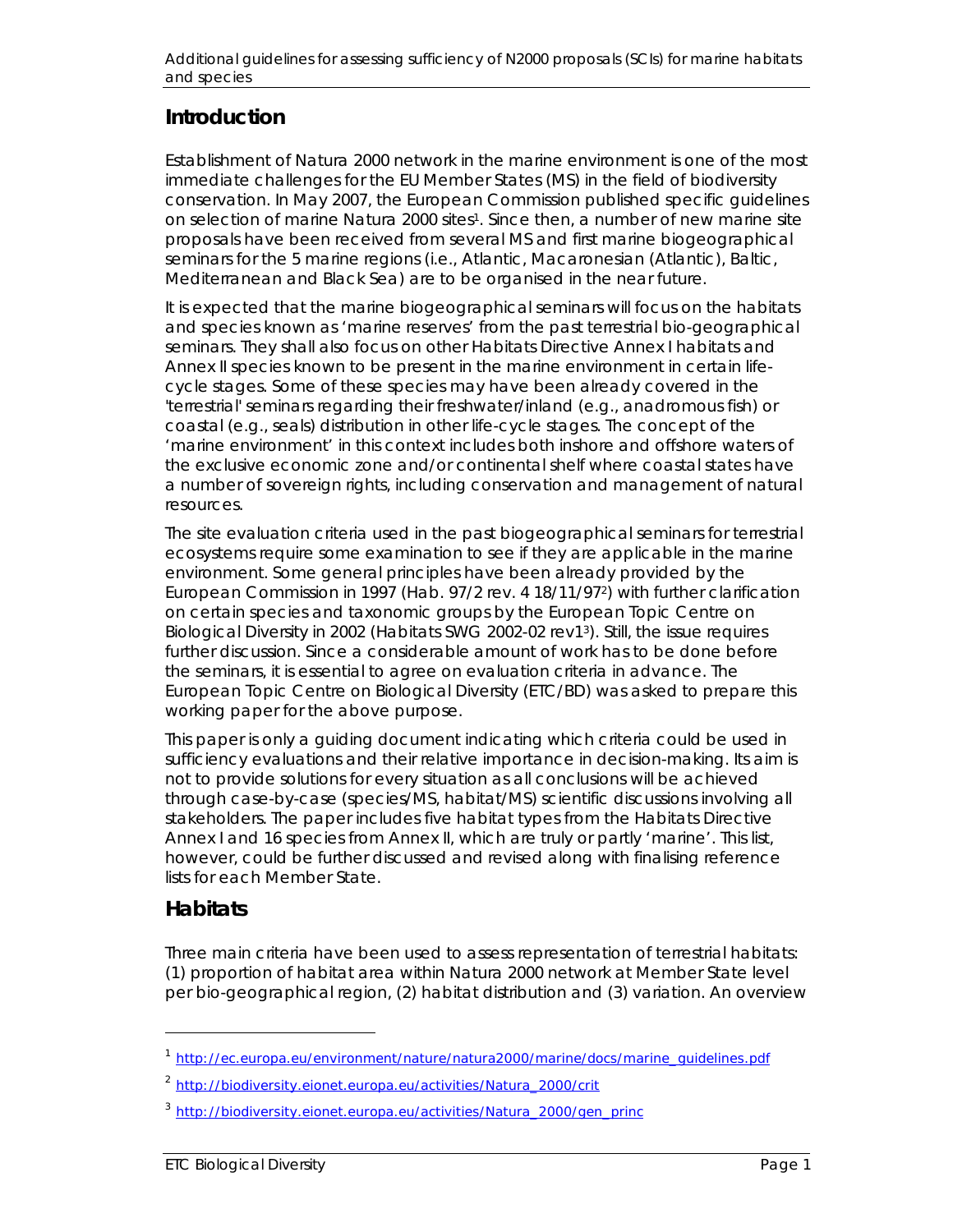of the relevance of these criteria for evaluation of marine Natura 2000 sites is presented in Table 1.

The proportion of habitat area within Natura 2000 network at the national scale has been one the most important criteria in terrestrial biogeographical seminars. Habitat area could also be used in the marine environment but only if there are reasonably reliable quantitative data of total national resource (area). To test this, we used MS's Article 17 reports to assess data availability. Criteria relevance was quoted 'high' if use of marine habitat area seemed possible but 'low' when information was lacking. In some cases, however, 'low' relevance could be indicated not only because of lack of information, but due to complex nature of some habitats or specific difficulties in assessing habitat area (e.g., submerged caves). In addition, detailed statistics are shown in the 'notes' section of the Table 1, providing the number of countries per region that have reported their national areas, according to Article 17 reports. Sometimes MS did not report the habitat area (and the species populations, see below) but number of localities or number of grids where the habitat is present according to their national grid systems. Such information was also considered useful enabling at least an approximate quantitative assessment of the proportion of habitat within the Natura 2000 network.

Where quantitative data on habitat areas are available, it would be possible to apply the arbitrary sufficiency levels 20-60% for non-priority habitats and >60% for priority habitats (e.g., *Posidonia* beds) as suggested in the 'Criteria for assessing national lists of pSCIs at the biogeographical level' (Hab. 97/2 rev. 4 18/11/97).

Where quantitative data on habitat areas are absent, other criteria such as distribution and variation could be used until new scientific information becomes available.

Habitat distribution is clearly an important criterion to ensure that the proposed Natura 2000 network includes habitat areas from different parts of the Member State (especially in case of large states) and biogeographical region where it occurs. Distribution is a more important criterion when a habitat occurs widely across large parts of the European Union; therefore, the relevance of this criterion was evaluated using the latest consolidated maps from the Article 17 Consultation Tool website.

Habitat variation, which may correlate with the distribution, is characteristic for several marine habitats according to the present 'Interpretation manual of the European Union habitats (EU27) $4'$ . It is important to include all major variations in the Natura 2000 network. Although variation cannot be evaluated directly using Natura 2000 database, i.e., no analyses possible within a habitat code, additional available scientific information will be considered. Nevertheless, such information exists for some Member States and they could be asked to provide additional information on variation (e.g., noting subtypes present on each site) ahead of any seminars.

An additional criterion that could help in discussions about sufficiency is the habitat conservation status in the country and/or the region under question. The Article 17 Consultation Tool website provides a good background for decisionmaking. For example, if the conservation status is judged to be 'Unfavourable-

l

<sup>4</sup> http://ec.europa.eu/environment/nature/legislation/habitatsdirective/docs/2007\_07\_im.pdf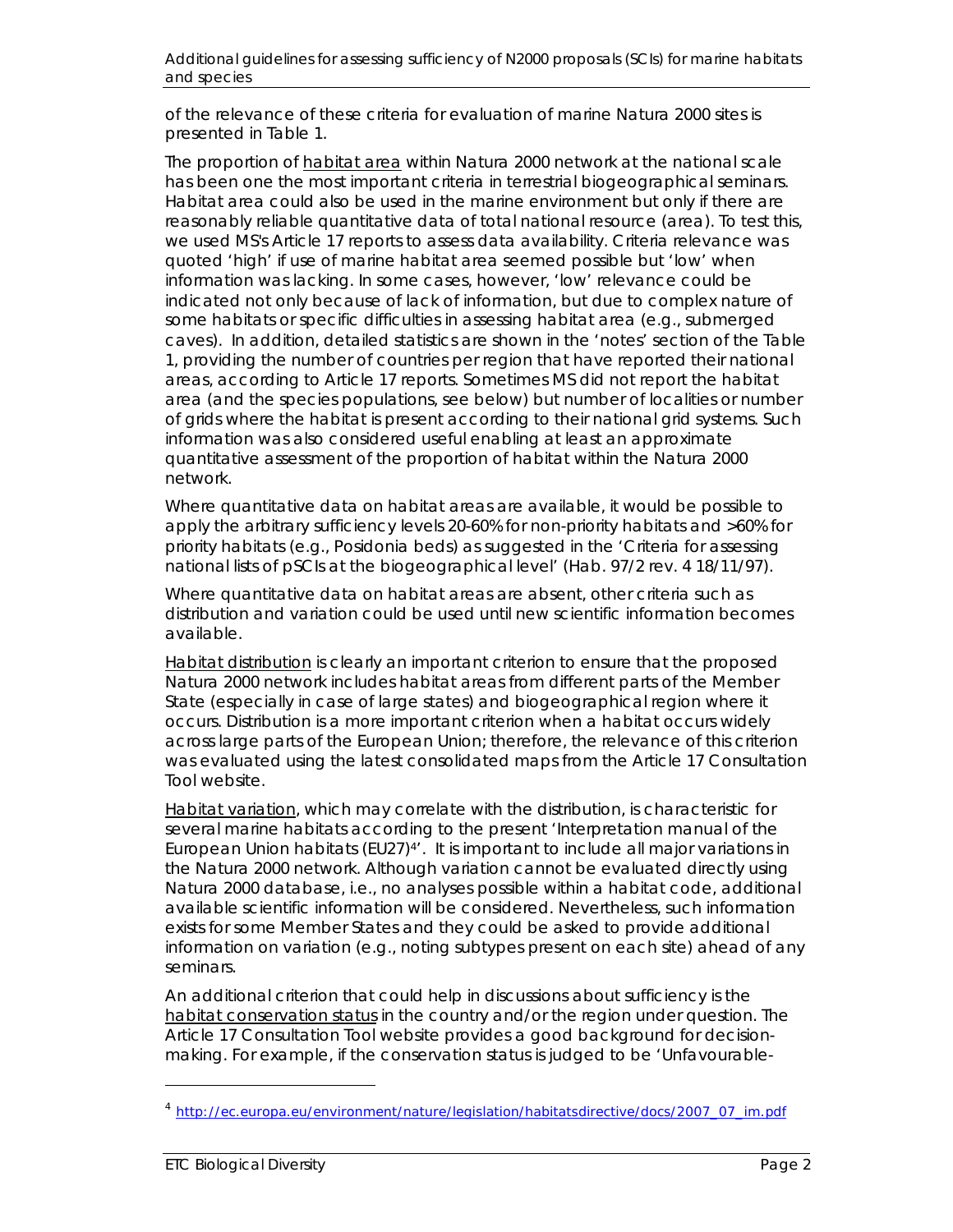bad' (see User Manual of the Article 17 Consultation Tool<sup>5</sup>) accordingly a greater proportion of national area of the habitat within Natura 2000 network could be expected. Designation of Natura 2000 sites alone may not guarantee improvement of conservation status but in some cases it can be a significant contribution if conservation is dependent of some level of site management.

l

<sup>5</sup> http://biodiversity.eionet.europa.eu/article17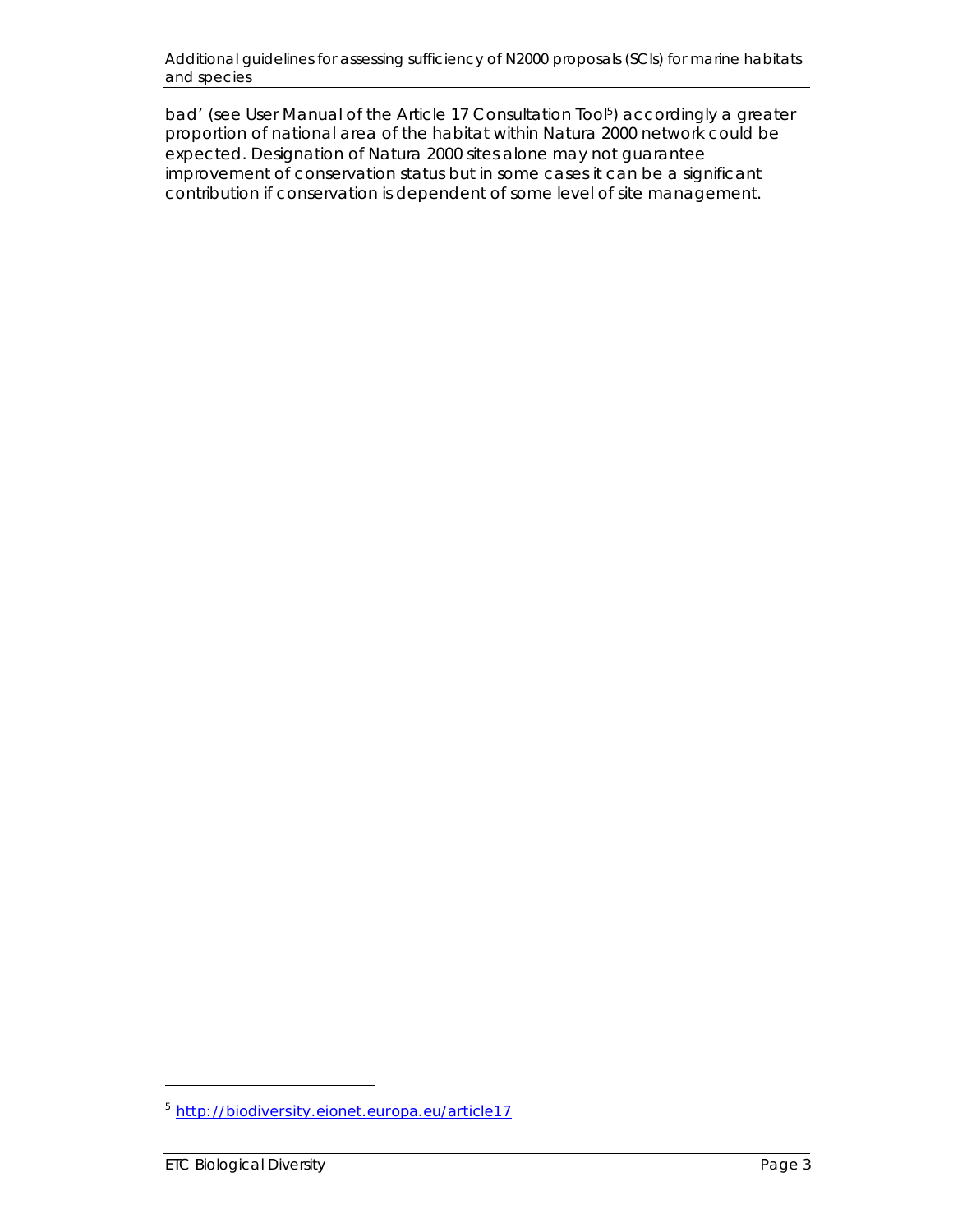|       |                                                        |               | Criteria relevance |                |                                                                                                                                                                                                                                                                                                                                                                                                                                                                                                                                                                                                                                                                                                         |
|-------|--------------------------------------------------------|---------------|--------------------|----------------|---------------------------------------------------------------------------------------------------------------------------------------------------------------------------------------------------------------------------------------------------------------------------------------------------------------------------------------------------------------------------------------------------------------------------------------------------------------------------------------------------------------------------------------------------------------------------------------------------------------------------------------------------------------------------------------------------------|
| Code  | Habitat                                                | 1.            | 2.                 | 3.             | <b>Notes</b>                                                                                                                                                                                                                                                                                                                                                                                                                                                                                                                                                                                                                                                                                            |
|       |                                                        | Total<br>area | Distri-<br>bution  | Vari-<br>ation |                                                                                                                                                                                                                                                                                                                                                                                                                                                                                                                                                                                                                                                                                                         |
|       |                                                        |               |                    |                |                                                                                                                                                                                                                                                                                                                                                                                                                                                                                                                                                                                                                                                                                                         |
| 1110  | Sandbanks                                              | High          | High               | High           | National area of the habitat available for 21 of 26<br>countries per region. Variation described among<br>seas and within seas (e.g., grain size, plant and<br>animal communities). All three criteria should be<br>considered.                                                                                                                                                                                                                                                                                                                                                                                                                                                                         |
| 1120* | Posidonia<br>beds                                      | High          | High               | Low            | National area of the habitat available for 6 of 7<br>countries per region. Distribution limited to the<br>Mediterranean sea. Both total area and<br>distribution aspect should be considered. As a<br>priority habitat, a proportion of habitat coverage<br>over 60% would be expected.                                                                                                                                                                                                                                                                                                                                                                                                                 |
| 1170  | Reefs                                                  | Low           | High               | High           | National area of the habitat available for 19 of 24<br>countries per region, however, available maps<br>mostly show potential rather than actual<br>distribution. Reefs are known to be very varied<br>and the factors like origin (abiotic vs biotic),<br>species composition, water depth and presence<br>of currents should be considered so that the<br>overall network of proposed sites would ensure<br>representation of all sub-types of this habitat.                                                                                                                                                                                                                                          |
| 1180  | Submarine<br>structures<br>made by<br>leaking<br>gases | Low           | Low                | High           | National area of the habitat available for 1 of 4<br>countries per region. Use of national area to<br>assess sufficiency apparently difficult. This is a<br>habitat with restricted distribution, i.e., reported<br>only from 3 member states in a relatively small<br>area. Although it is not a priority habitat, all<br>known areas should be completely or partly<br>protected providing that all varieties of the<br>habitat (i.e. bubbling reefs and pockmarks) are<br>included. This, however, could be revised if new<br>information about the distribution and rarity of<br>the habitat becomes available. To date, few sites<br>are proposed from Kattegat (DK) and in the<br>North Sea (UK). |
| 8830  | Submerged<br>or partially<br>submerged<br>caves        | Low           | High               | Low            | National area of the habitat available for 7 of 15<br>countries per region. Use of national area to<br>assess sufficiency apparently difficult as the data<br>are absent for more than a half of member states<br>hosting this habitat type. More than 80 existing<br>sites have this habitat type, but nearly all are<br>inshore sites. Apparently, some representation of<br>offshore submerged caves (i.e., known areas to                                                                                                                                                                                                                                                                           |

| Table 1. Possible use of evaluation criteria for marine habitat types <sup>6</sup> . |  |
|--------------------------------------------------------------------------------------|--|
|--------------------------------------------------------------------------------------|--|

 $\overline{a}$ 

 $6$  The habitat 'large shallow inlets and bays' (1160) was deleted from the table and is not any more considered as marine habitat.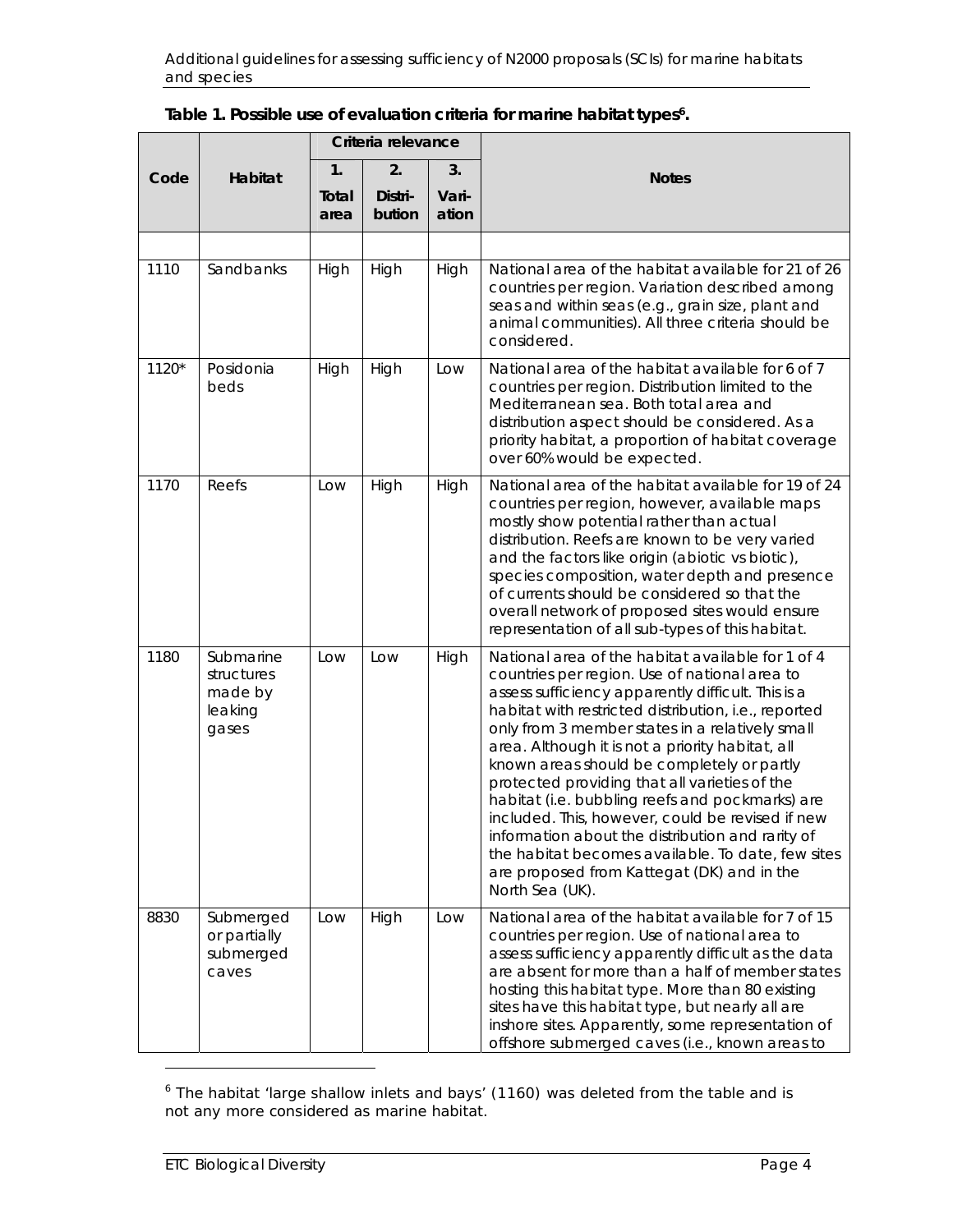|      |                |               | Criteria relevance |                       |                                        |  |  |  |  |
|------|----------------|---------------|--------------------|-----------------------|----------------------------------------|--|--|--|--|
| Code | <b>Habitat</b> | Total<br>area | Distri-<br>bution  | -3.<br>Vari-<br>ation | <b>Notes</b>                           |  |  |  |  |
|      |                |               |                    |                       | date) is needed from all EU sea areas. |  |  |  |  |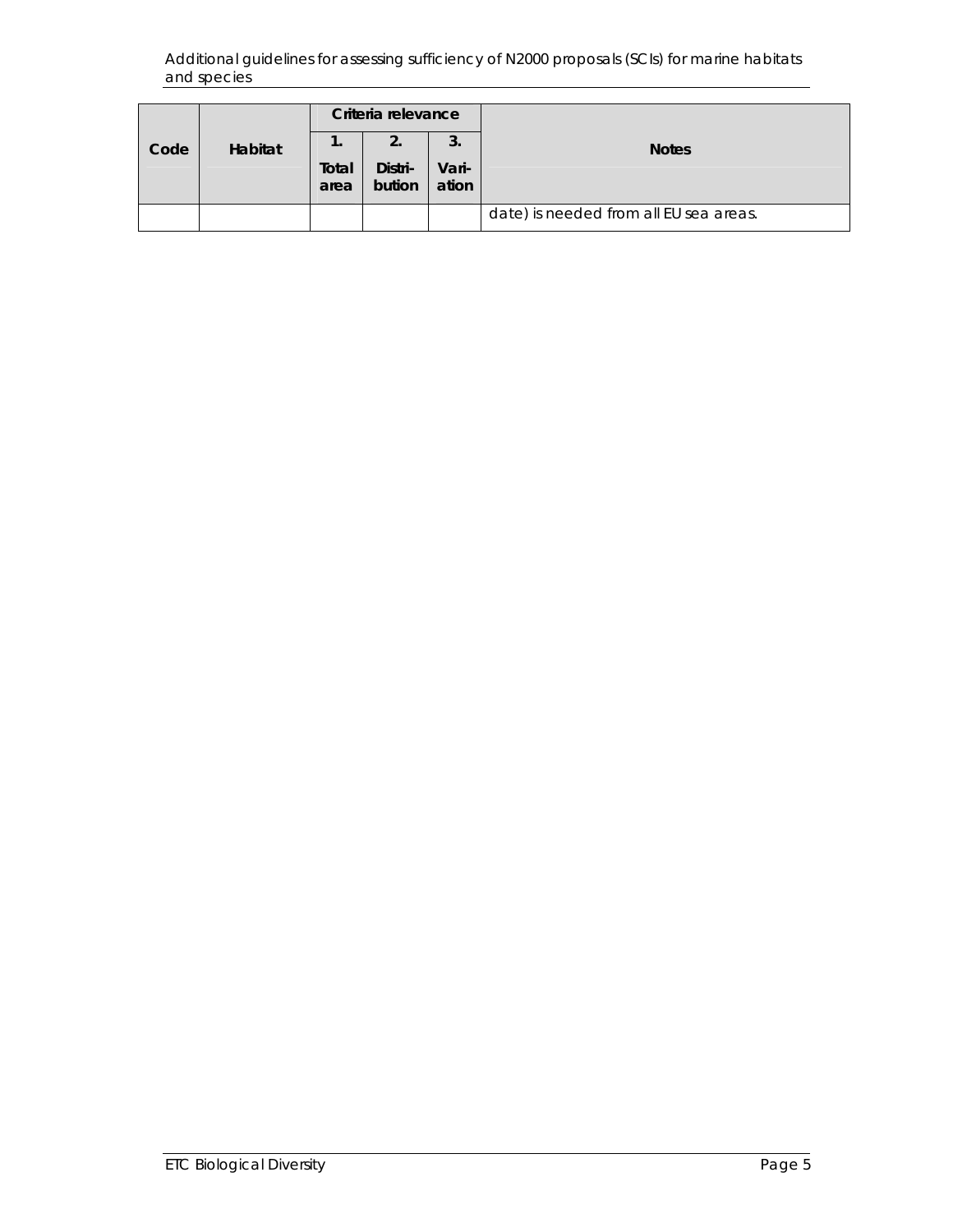# **Species**

The three main criteria used to assess representation of species in terrestrial ecosystems were (1) proportion of national population within Natura 2000 network, (2) species distribution and genetic variation and (3) physical and biological factors that would be essential to consider in order to provide adequate protection during different life-cycle stages or other specific requirements of the species concerned. Table 2 shows how these criteria could be applied for the evaluation of the marine Natura 2000 sites.

Proportion of species population within Natura 2000 network has been often used in the past terrestrial bio-geographical seminars. Species population sizes could also be used in the marine environment but only when such quantitative data area available. The Article 17 reports were used to assess data availability on marine species populations.

Criteria relevance was quoted 'high' if use of marine species population seemed possible but 'low' when information on populations was lacking. Detailed statistics on MS reporting are shown in the 'notes' section of the Table 2. The proportion of countries per bio-geographical region that have reported national population sizes of a species is shown there.

There could be problems, however, to assess national population sizes with highly mobile marine species (e.g., cetaceans, turtles, fish) even if data exist. In such cases a use of regional population sizes (e.g., North Sea) as a reference could be considered if data are available.

Where quantitative data on population sizes are available, it would be possible to use the arbitrary sufficiency guides 20-60% for non-priority species and >60% for priority species as suggested in the 'Criteria for assessing national lists of pSCI at bio-geographical level (Hab. 97/2 rev. 4 18/11/97).

It is important to achieve good representation of sites from the whole distribution range of the species in the European Union, including marginal areas of its distribution range and isolated enclaves where species occurs regularly. If a species has large distribution range, the importance of this criterion is high, and accordingly less if a species has small distribution range. Similarly it is important to achieve a good representation of species' genetic variation, i.e. sub-species and local populations with differences in ecology and/or behaviour.

Site protection for species is based on protection of species' typical habitats determined by different physical and biological factors. This aspect is less important in highly mobile or migratory species with large home ranges that utilise a number of different habitats during different stages of their life-cycle. Physical and/or biological factors are essential in site selection for species with narrow specialisation and specific habitat requirements. But in general, the importance of this criterion correlates with knowledge on species ecology. When the species is poorly known, there are less physical and biological factors which can be considered.

An additional criterion that could help in discussions about sufficiency is the species conservation status in the country and/or the region under question. For example, if the conservation status is judged to be 'Unfavourable-bad', a larger proportion of the national species population within Natura 2000 network could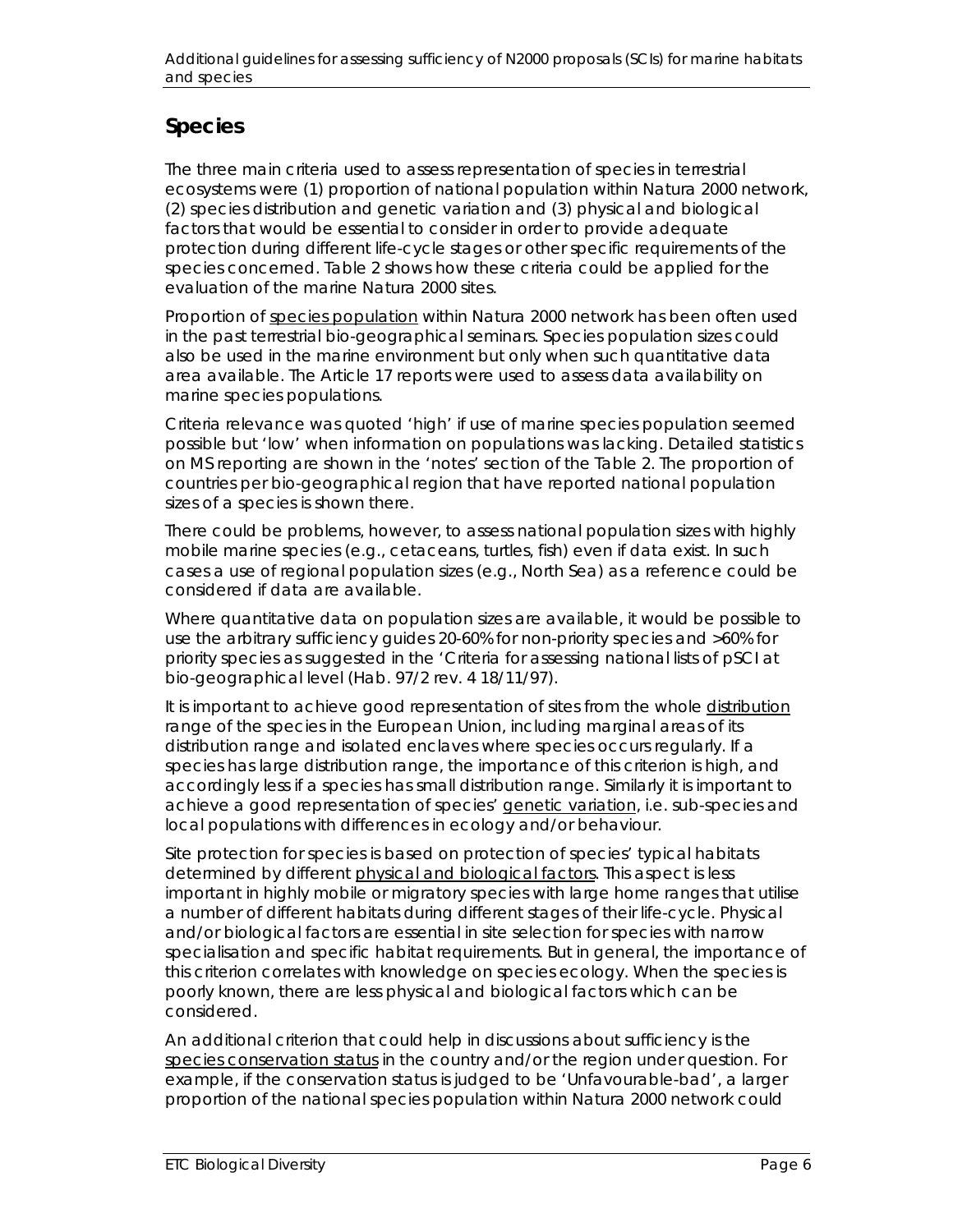be expected. A similar approach has been earlier used in the terrestrial biogeographical seminars using IUCN criteria or national red lists. Of course, designation of Natura 2000 sites alone may not guarantee improvement of conservation status but in some cases it can be a significant contribution.

|      |                       |                 | Criteria relevance       |                             |                                                                                                                                                                                                                                                                                                                                                                                                                                                                                                                |
|------|-----------------------|-----------------|--------------------------|-----------------------------|----------------------------------------------------------------------------------------------------------------------------------------------------------------------------------------------------------------------------------------------------------------------------------------------------------------------------------------------------------------------------------------------------------------------------------------------------------------------------------------------------------------|
|      |                       | 1.              | 2 <sub>1</sub>           | 3.                          |                                                                                                                                                                                                                                                                                                                                                                                                                                                                                                                |
| Code | <b>Species</b>        | Popu-<br>lation | Distri-<br>bution<br>and | Physical<br>and<br>biologi- | <b>Notes</b>                                                                                                                                                                                                                                                                                                                                                                                                                                                                                                   |
|      |                       |                 | genetic<br>variation     | cal<br>factors              |                                                                                                                                                                                                                                                                                                                                                                                                                                                                                                                |
|      |                       |                 |                          |                             |                                                                                                                                                                                                                                                                                                                                                                                                                                                                                                                |
| 1349 | Tursiops<br>truncatus | Low             | High                     | High                        | National population sizes reported<br>for 14 of 18 countries per region.<br>Although population assessments<br>exist, there could be difficulties to<br>select best sites because of large<br>home-ranges and mobility. It<br>would be advisable to select sites<br>to encompass the wide distribution<br>and seasonal movements (if<br>known) corresponding to different<br>periods of life-cycle of the species,<br>where particular areas essential to<br>their life and reproduction can be<br>identified. |
| 1351 | Phocoena<br>phocoena  | Low             | High                     | High                        | National population sizes reported<br>for 17 of 19 countries per region.<br>Although population assessments<br>exist, there could be difficulties to<br>select best sites because of large<br>home-ranges and mobility. It<br>would be advisable to select sites<br>to encompass the wide distribution<br>and seasonal movements (if<br>known) corresponding to different<br>life-cycle stages of the species,<br>where particular areas essential to<br>their life and reproduction can be<br>identified.     |
| 1364 | Halichoerus<br>grypus | High            | High                     | High                        | National population sizes reported<br>for 16 of 18 countries per region.<br>Population assessments exist and<br>main breeding and haul out areas<br>should be included as areas of the<br>life and reproduction of the<br>species, although it could be<br>difficult where these are on ice.                                                                                                                                                                                                                   |

**Table 2. Possible use of evaluation criteria for marine species.**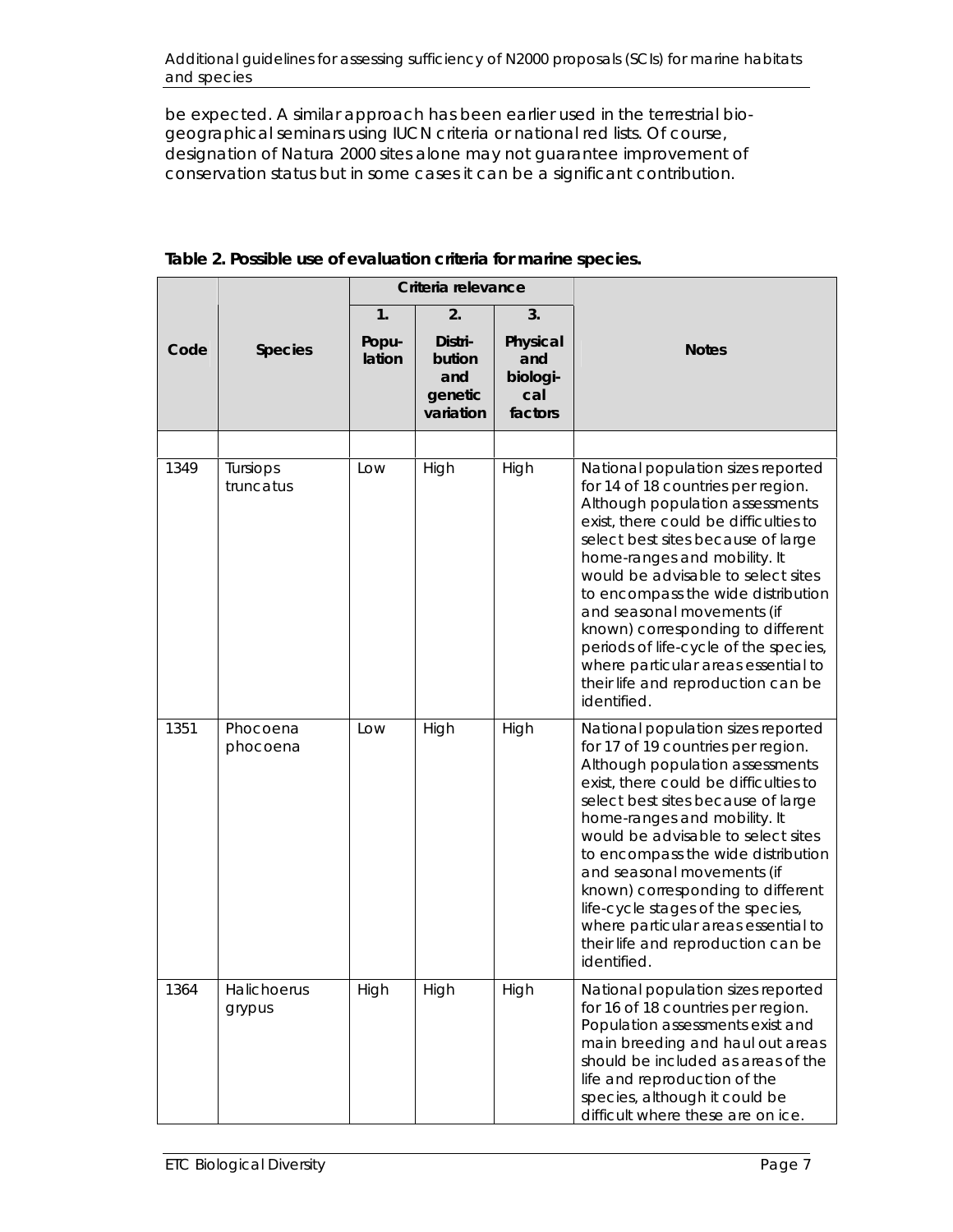|       |                          |                 | Criteria relevance                               |                |                                                                                                                                                                                                                                                                                                                                                                                                                                                                                                                                                                    |
|-------|--------------------------|-----------------|--------------------------------------------------|----------------|--------------------------------------------------------------------------------------------------------------------------------------------------------------------------------------------------------------------------------------------------------------------------------------------------------------------------------------------------------------------------------------------------------------------------------------------------------------------------------------------------------------------------------------------------------------------|
|       |                          | 1.              | 2.                                               | 3.<br>Physical |                                                                                                                                                                                                                                                                                                                                                                                                                                                                                                                                                                    |
| Code  | <b>Species</b>           | Popu-<br>lation | Distri-<br>bution<br>and<br>genetic<br>variation |                | <b>Notes</b>                                                                                                                                                                                                                                                                                                                                                                                                                                                                                                                                                       |
|       |                          |                 |                                                  |                | Important to encompass<br>geographical distribution, both<br>inshore and offshore areas, but<br>there could be difficulties in<br>selecting foraging sites due to lack<br>of faithfulness to a particular area.<br>The species could be associated<br>with several marine habitats,<br>particularly 1110 and 1160.                                                                                                                                                                                                                                                 |
| 1365  | Phoca vitulina           | High            | High                                             | High           | National population sizes reported<br>for 12 of 15 countries per region.<br>Population assessments exist and<br>main breeding and haul out areas<br>should be included as areas<br>essential to the life and<br>reproduction of the species.<br>Important to encompass<br>geographical distribution, both<br>inshore and offshore areas, but<br>there could be difficulties in<br>selecting foraging sites due to lack<br>of faithfulness to a particular area.<br>The species could be associated<br>with several marine habitats,<br>particularly 1110 and 1160. |
| 1366* | Monachus<br>monachus     | High            | High                                             | High           | National population sizes reported<br>for all 6 counties per region.<br>Population assessments exist. Due<br>to priority status, and the size of<br>world population (less than 500<br>animals), all known sites of regular<br>occurrence, especially in the<br>Atlantic, should be proposed as<br>pSCIs. Breeding sites possibly<br>include partially submerged caves<br>(8830). Site proposals should<br>include also feeding habitats if<br>such information exists.                                                                                            |
| 1938  | Phoca hispida<br>botnica | High            | Low                                              | Low            | National population sizes reported<br>for 4 of 5 countries per region.<br>Population assessments exist.<br>Proposals should include known<br>ice-breeding areas, which are<br>unfortunately dependent on<br>climatic conditions. There could<br>be difficulties in selecting foraging                                                                                                                                                                                                                                                                              |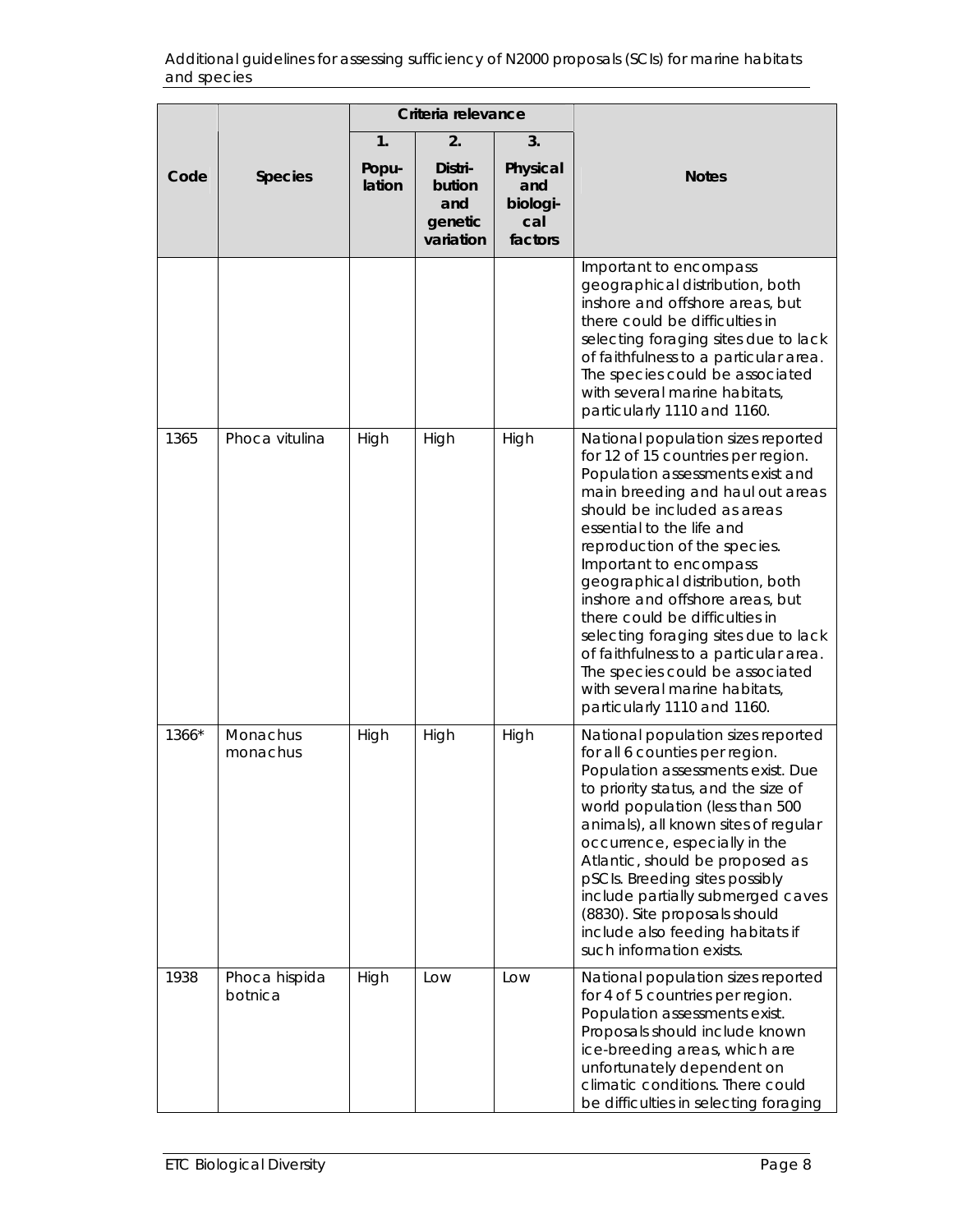|       |                       |                                                                     | Criteria relevance |                                               |                                                                                                                                                                                                                                                                                                                                                                                                                                                                                                                                                                                                                                            |  |  |  |  |
|-------|-----------------------|---------------------------------------------------------------------|--------------------|-----------------------------------------------|--------------------------------------------------------------------------------------------------------------------------------------------------------------------------------------------------------------------------------------------------------------------------------------------------------------------------------------------------------------------------------------------------------------------------------------------------------------------------------------------------------------------------------------------------------------------------------------------------------------------------------------------|--|--|--|--|
|       |                       | $\mathbf{1}$ .                                                      | 2.                 | 3.                                            |                                                                                                                                                                                                                                                                                                                                                                                                                                                                                                                                                                                                                                            |  |  |  |  |
| Code  | <b>Species</b>        | Distri-<br>Popu-<br>lation<br>bution<br>and<br>genetic<br>variation |                    | Physical<br>and<br>biologi-<br>cal<br>factors | <b>Notes</b>                                                                                                                                                                                                                                                                                                                                                                                                                                                                                                                                                                                                                               |  |  |  |  |
|       |                       |                                                                     |                    |                                               | sites due to lack of faithfulness to a<br>particular area.                                                                                                                                                                                                                                                                                                                                                                                                                                                                                                                                                                                 |  |  |  |  |
| 1224* | Caretta caretta       | High                                                                | High               | High                                          | National population sizes reported<br>for 8 of 17 countries per region.<br>Population assessments exist for ES,<br>EL, CY and FR., i.e. countries with<br>largest populations, however,<br>even for those not all bio-<br>geographical regions are<br>covered. Not always clear to<br>which life-cycle stage and<br>habitats these population<br>estimates can be attributed.<br>Nesting habitats could be covered<br>by the Mediterranean<br>beach/dune habitat types. Sites<br>should be designated also for<br>other life-cycle stages than nesting<br>where scientific evidence support<br>regular presence in significant<br>numbers. |  |  |  |  |
| 1227* | Chelonias<br>mydas    | Low                                                                 | Low                | High                                          | National population sizes reported<br>for 7 of 13 countries per region, but<br>even where data available, nearly<br>in all cases the number of localities<br>(not individuals) is presented.<br>Nesting habitats (CY only) could<br>be covered by the Mediterranean<br>beach/dune habitat types. Sites<br>should be designated also for<br>other life-cycle stages than nesting<br>where scientific evidence support<br>regular presence in significant<br>numbers.                                                                                                                                                                        |  |  |  |  |
| 1095  | Petromyzon<br>marinus | Low                                                                 | High               | High                                          | National population sizes reported<br>for 16 of 25 countries per region.<br>Population assessments and<br>available maps are apparently<br>attributed to the reproduction<br>stage in rivers and little is known<br>about numbers and distribution at<br>sea. Marine sites for the species<br>should be designated where<br>scientific evidence indicates<br>regular presence in significant<br>numbers, availability of typical                                                                                                                                                                                                           |  |  |  |  |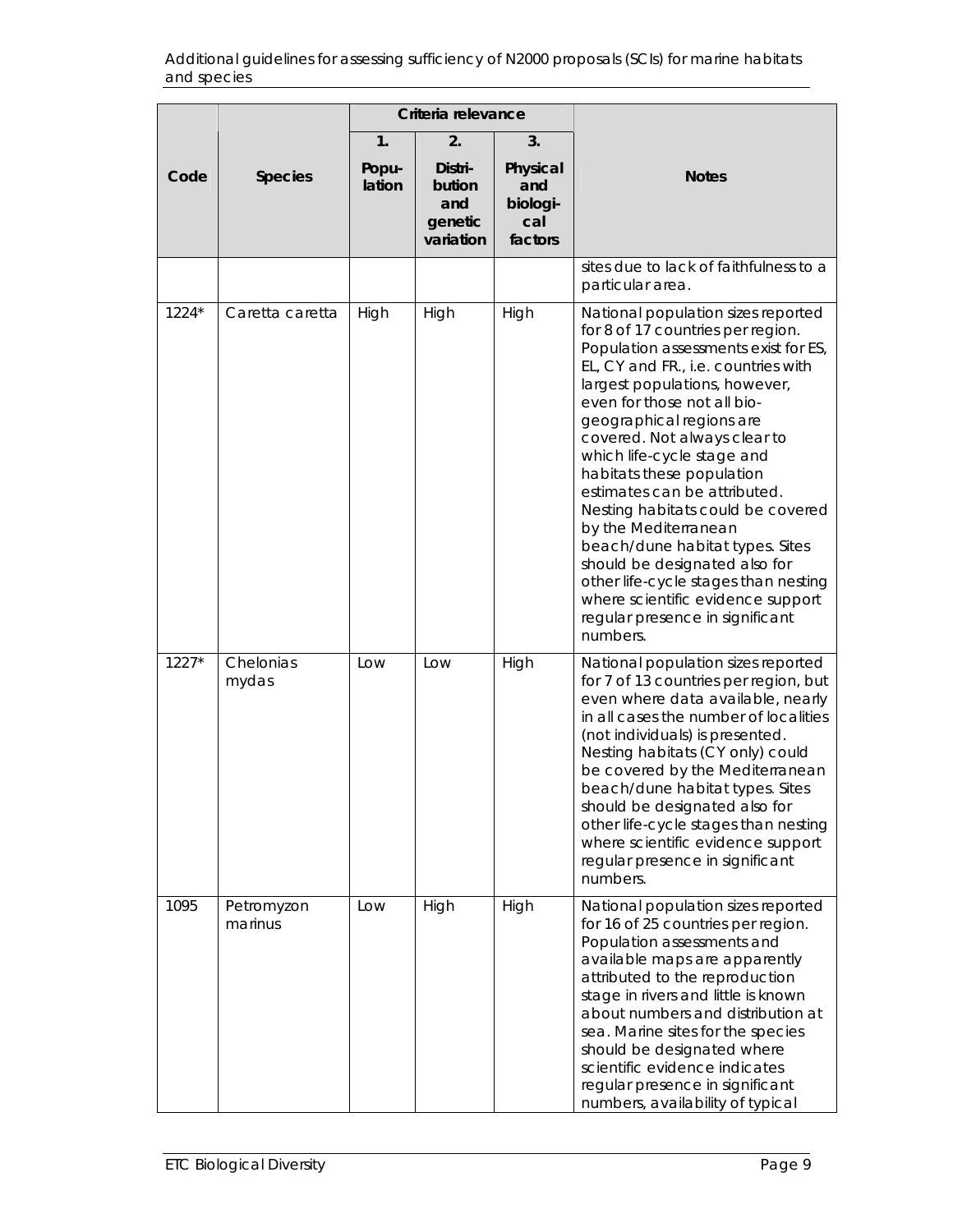|         |                         |                 | Criteria relevance                               |                                               |                                                                                                                                                                                                                                                                                                                                                                                                                                                                                                                                                            |
|---------|-------------------------|-----------------|--------------------------------------------------|-----------------------------------------------|------------------------------------------------------------------------------------------------------------------------------------------------------------------------------------------------------------------------------------------------------------------------------------------------------------------------------------------------------------------------------------------------------------------------------------------------------------------------------------------------------------------------------------------------------------|
|         |                         | 1.              | 2.                                               | 3.                                            |                                                                                                                                                                                                                                                                                                                                                                                                                                                                                                                                                            |
| Code    | <b>Species</b>          | Popu-<br>lation | Distri-<br>bution<br>and<br>genetic<br>variation | Physical<br>and<br>biologi-<br>cal<br>factors | <b>Notes</b>                                                                                                                                                                                                                                                                                                                                                                                                                                                                                                                                               |
|         |                         |                 |                                                  |                                               | habitat (if known), or regular<br>presence of host fish species (if<br>known).                                                                                                                                                                                                                                                                                                                                                                                                                                                                             |
| 1099    | Lampetra<br>fluviatilis | Low             | High                                             | High                                          | National population sizes reported<br>for 19 of 28 countries per region.<br>Population assessments<br>(sometimes only grids or localities)<br>and available maps are<br>apparently attributed to the<br>reproduction stage in rivers and<br>tell little about numbers and<br>distribution in the sea. Marine sites<br>for the species should be<br>designated where scientific<br>evidence indicates regular<br>presence in significant numbers,<br>availability of typical habitat (if<br>known), or regular presence of<br>host fish species (if known). |
| 1100*   | Acipenser<br>naccarii   | Low             | Low                                              | High                                          | Distribution only in IT; no real<br>population estimate, number of<br>grids for the Continental region<br>and no data for the<br>Mediterranean region. Shown only<br>distribution for the spawning<br>period in rivers. Apparently no<br>data on best sites (concentrations)<br>in the Upper Adriatic Sea where<br>the species is supposed to spend<br>much of its life. Research required.                                                                                                                                                                |
| $1101*$ | Acipenser sturio        | Low             | Low                                              | High                                          | Populations are small and<br>scattered. Population estimate of<br>spawning fish only from FR, while<br>number of localities or grids<br>provided by IT, EL, ES. No numbers<br>or distribution maps for the marine<br>area, especially offshore,<br>nevertheless, sites should be<br>designated, if such information<br>becomes available.                                                                                                                                                                                                                  |
| 1102    | Alosa alosa             | Low             | High                                             | High                                          | National population sizes reported<br>for 9 of 20 countries per region.<br>Population assessments<br>(sometimes only grids or localities)<br>and available maps are<br>apparently attributed to the                                                                                                                                                                                                                                                                                                                                                        |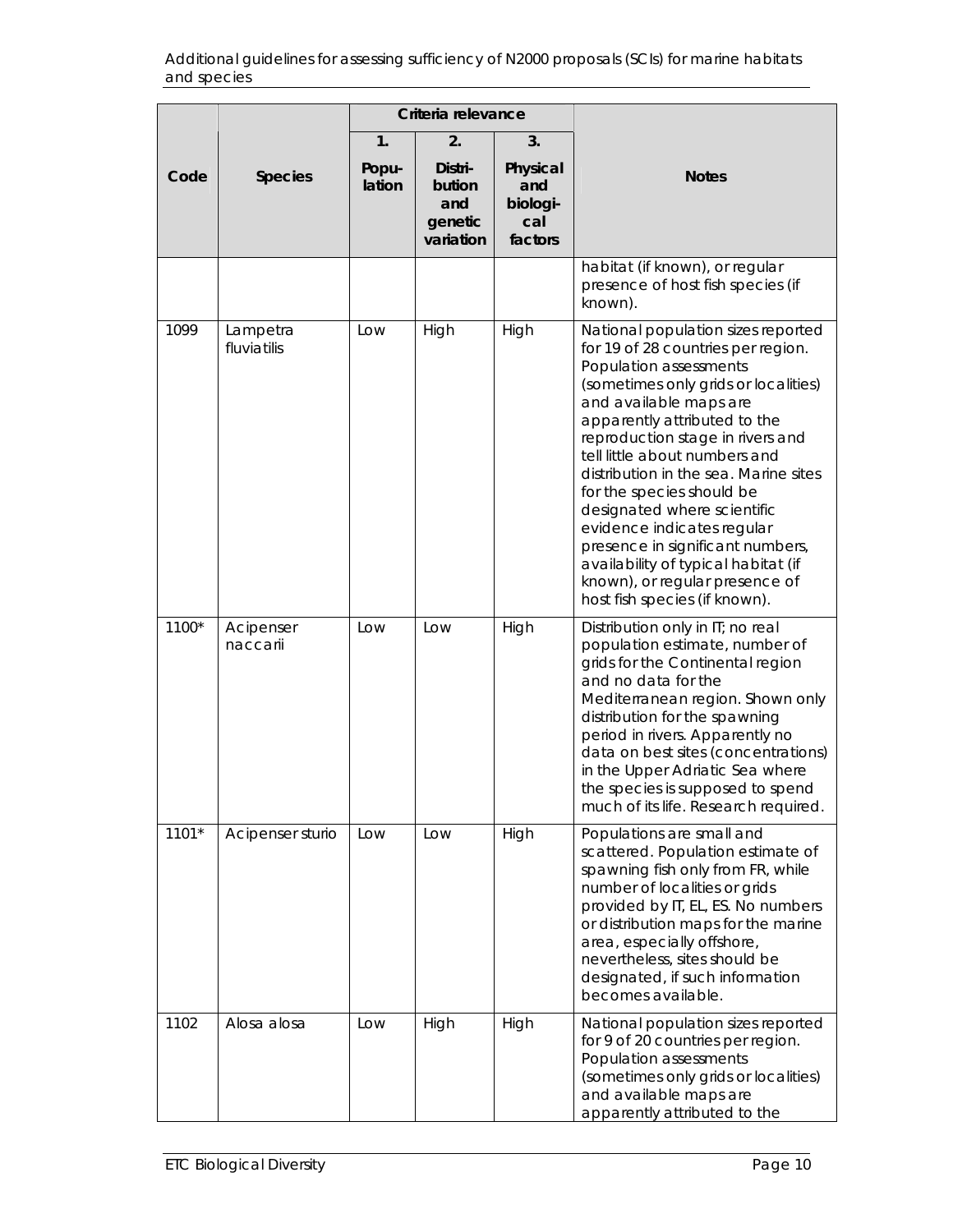|         |                          |                                                                     | Criteria relevance |                                               |                                                                                                                                                                                                                                                                                                                                                                                                                                                                                                                                      |  |  |  |  |  |
|---------|--------------------------|---------------------------------------------------------------------|--------------------|-----------------------------------------------|--------------------------------------------------------------------------------------------------------------------------------------------------------------------------------------------------------------------------------------------------------------------------------------------------------------------------------------------------------------------------------------------------------------------------------------------------------------------------------------------------------------------------------------|--|--|--|--|--|
|         |                          | 1.                                                                  | 2.                 | 3.                                            |                                                                                                                                                                                                                                                                                                                                                                                                                                                                                                                                      |  |  |  |  |  |
| Code    | <b>Species</b>           | Distri-<br>Popu-<br>lation<br>bution<br>and<br>genetic<br>variation |                    | Physical<br>and<br>biologi-<br>cal<br>factors | <b>Notes</b>                                                                                                                                                                                                                                                                                                                                                                                                                                                                                                                         |  |  |  |  |  |
|         |                          |                                                                     |                    |                                               | reproduction stage in rivers and<br>tell little about numbers and<br>distribution in the sea. Marine sites<br>for the species, which is coastal<br>with aggregations around major<br>catchments of reproduction,<br>should be designated where<br>scientific evidence indicates<br>regular presence in significant<br>numbers.                                                                                                                                                                                                       |  |  |  |  |  |
| 1103    | Alosa fallax             | Low                                                                 | High               | High                                          | National population sizes reported<br>for 18 of 27 species per region.<br>Population assessments<br>(sometimes only grids or localities)<br>and available maps are<br>apparently attributed to the<br>reproduction stage in rivers and<br>tell little about numbers and<br>distribution in the sea. Marine sites<br>for the species, which is coastal<br>with aggregations around major<br>catchments of reproduction,<br>should be designated where<br>scientific evidence indicates<br>regular presence in significant<br>numbers. |  |  |  |  |  |
| $1113*$ | Coregonus<br>oxyrhynchus | High                                                                | Low                | High                                          | The species reported from DK only,<br>population estimate given, but<br>apparently applies to the inland<br>reproduction stage. Habitats<br>Directive Annex I, however, tells<br>that sites should be designated for<br>'anadromous populations of the<br>species in certain sectors of the<br>North sea'. Such areas apparently<br>should be investigated.                                                                                                                                                                          |  |  |  |  |  |
| 2578    | Gibbula nivosa           | Low                                                                 | Low                | High                                          | Endemic to MT. No distribution or<br>population data reported. Historic<br>data from 11 bays. Ecology little<br>known. Coastal: up to 4m depth.<br>Associated with Posidonia beds<br>(1120), thus this habitat may at<br>least partly cover the species.<br>Other suitable habitat types are<br>described, which could provide<br>clues for site selection.                                                                                                                                                                          |  |  |  |  |  |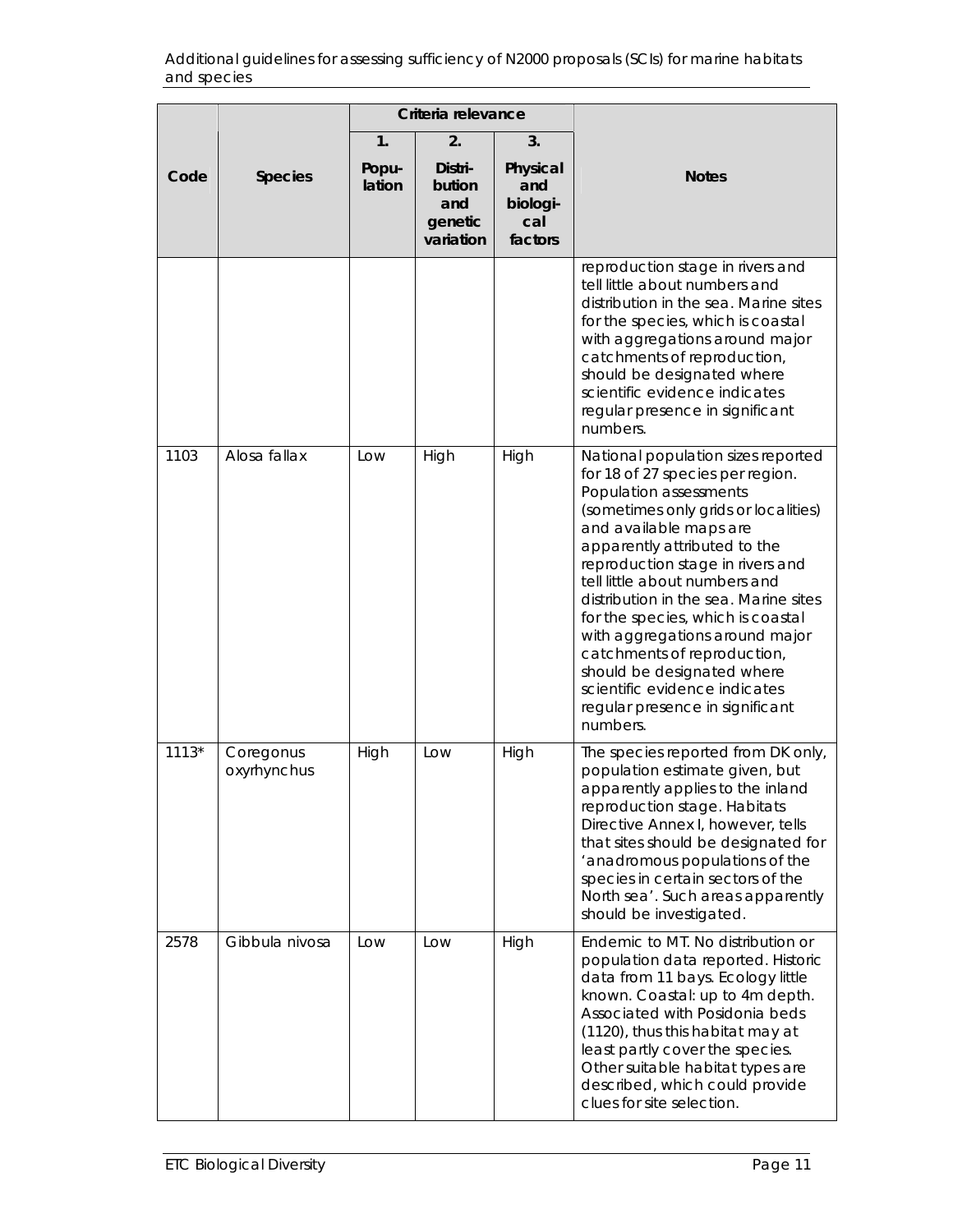## **Concluding remarks**

It appears that the greatest problem Member States may face during site selection process is poor knowledge of the distribution and numbers during the marine phase in many migratory lamprey, fish and turtle species. Usually quantitative data are available for inland or coastal reproduction areas and for these the Natura 2000 sites should have been already designated. Similarly it is more challenging to select sites for wide-ranging species (e.g., harbour porpoise) which, according to available information, rarely have any distinct areas of concentration; this fact will be taken into account when assessing sufficiency for such species.

Before starting the evaluation process, Member States have to agree on the reference lists of species and habitats for marine biogeographical regions. Draft lists are presented as Tables 3 and 4 for further examination and comments. These lists are based on the conclusions of the past biogeographical seminars and data received from the Member States during the Article 17 reporting process. The reference lists should not be considered simply as a checklist of species and habitats occurring in the Member States and respective marine regions. The positive mark 'X' means that Member States have an obligation to designate sites for a species or a habitat in that particular marine region.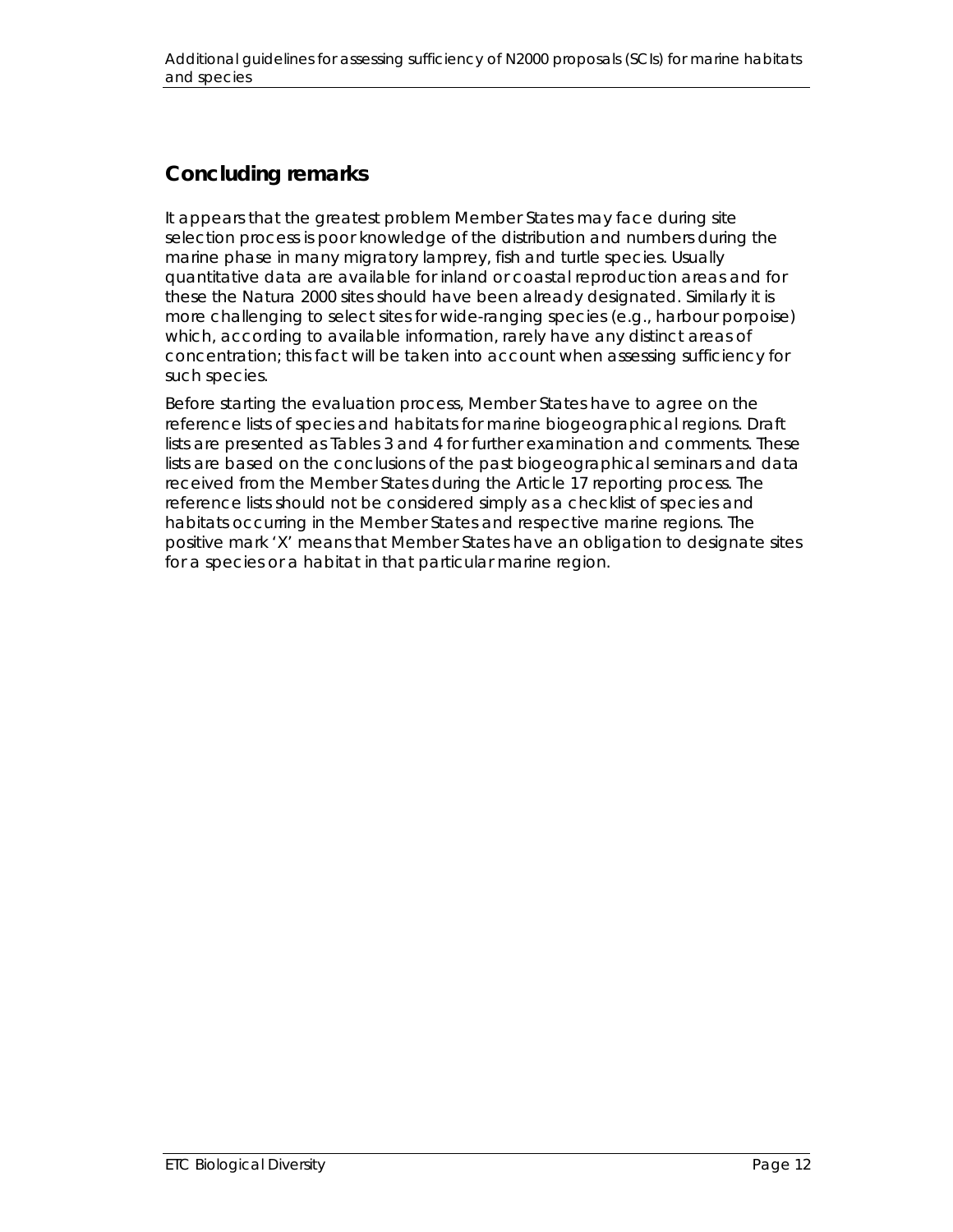Table 3. Draft reference list for marine habitats and regions<sup>7</sup>. States and regions are arranged alphabetically. Abbreviations for the marine regions: MATL – marine Atlantic, MBLA – marine Black Sea, MBAL – marine Baltic Sea, MMED – marine Mediterranean, MMAC – marine Macaronesian. Record abbreviations: x – present in the Member State / marine region; '?' – presence of the habitat is not certain and needs further examination; scientific reserve.

| MS-marine<br>region | 1110<br><b>Sandbanks</b> | 1120*<br>Posidonia<br>beds | 1170<br>Reefs           | 1180<br>Submarine<br>structures | 8330<br>Sea<br>caves |
|---------------------|--------------------------|----------------------------|-------------------------|---------------------------------|----------------------|
| <b>BE-MATL</b>      | X                        |                            |                         |                                 |                      |
| <b>BG-MBLA</b>      | $\mathsf{X}$             |                            | $\pmb{\times}$          |                                 | $\mathsf{x}$         |
| CY-MMED             | X                        | X                          | X                       |                                 | X                    |
| <b>DE-MATL</b>      | $\mathsf{x}$             |                            | $\mathsf{x}$            |                                 |                      |
| DE-MBAL             | X                        |                            | X                       |                                 |                      |
| <b>DK-MATL</b>      | X                        |                            | X                       | X                               |                      |
| DK-MBAL             | X                        |                            | $\pmb{\times}$          | X                               | X                    |
| EE-MBAL             | X                        |                            | $\mathsf{x}$            |                                 |                      |
| EL-MMED             | $\mathsf{x}$             | X                          | $\mathsf{x}$            |                                 | $\mathsf{x}$         |
| ES-MATL             | X                        |                            | X                       | $\ddot{\phantom{0}}$            | X                    |
| ES-MMAC             | X                        |                            |                         |                                 | $\mathsf{x}$         |
| ES-MMED             | X                        | X                          |                         | $\overline{\phantom{a}}$        | X                    |
| <b>FI-MBAL</b>      | $\mathsf{X}$             |                            | X                       |                                 |                      |
| FR-MATL             | X                        |                            | X                       | X                               | $\mathsf{x}$         |
| FR-MMED             | X                        | X                          | $\mathsf{x}$            |                                 | $\mathsf{x}$         |
| IE-MATL             | X                        |                            | X                       |                                 | X                    |
| <b>IT-MMED</b>      | X                        | $\pmb{\mathsf{X}}$         | $\mathsf{x}$            |                                 | $\mathsf{x}$         |
| LT-MBAL             | X                        |                            | X                       |                                 |                      |
| LV-MBAL             | X                        |                            | $\pmb{\times}$          |                                 |                      |
| MT-MMED             | $\overline{\mathbf{c}}$  | $\pmb{\times}$             | $\mathsf{x}$            |                                 | $\mathsf{x}$         |
| <b>NL-MATL</b>      | X                        |                            | X                       |                                 |                      |
| PL-MBAL             | X                        |                            | $\pmb{\mathsf{X}}$      |                                 |                      |
| PT-MATL             | Χ                        |                            | X                       |                                 | X                    |
| PT-MMAC             | $\mathsf{x}$             |                            | $\mathsf{x}$            |                                 | $\mathsf{x}$         |
| RO-MBLA             | X                        |                            | $\pmb{\mathsf{X}}$      | $\overline{\phantom{a}}$        | $\pmb{\mathsf{X}}$   |
| SE-MATL             | $\overline{\mathsf{x}}$  |                            | $\overline{\mathsf{x}}$ |                                 |                      |
| SE-MBAL             | X                        |                            | $\pmb{\mathsf{X}}$      |                                 |                      |

<sup>7</sup> The habitat 'large shallow inlets and bays' (1160) was deleted from the table and is not any more considered as marine habitat.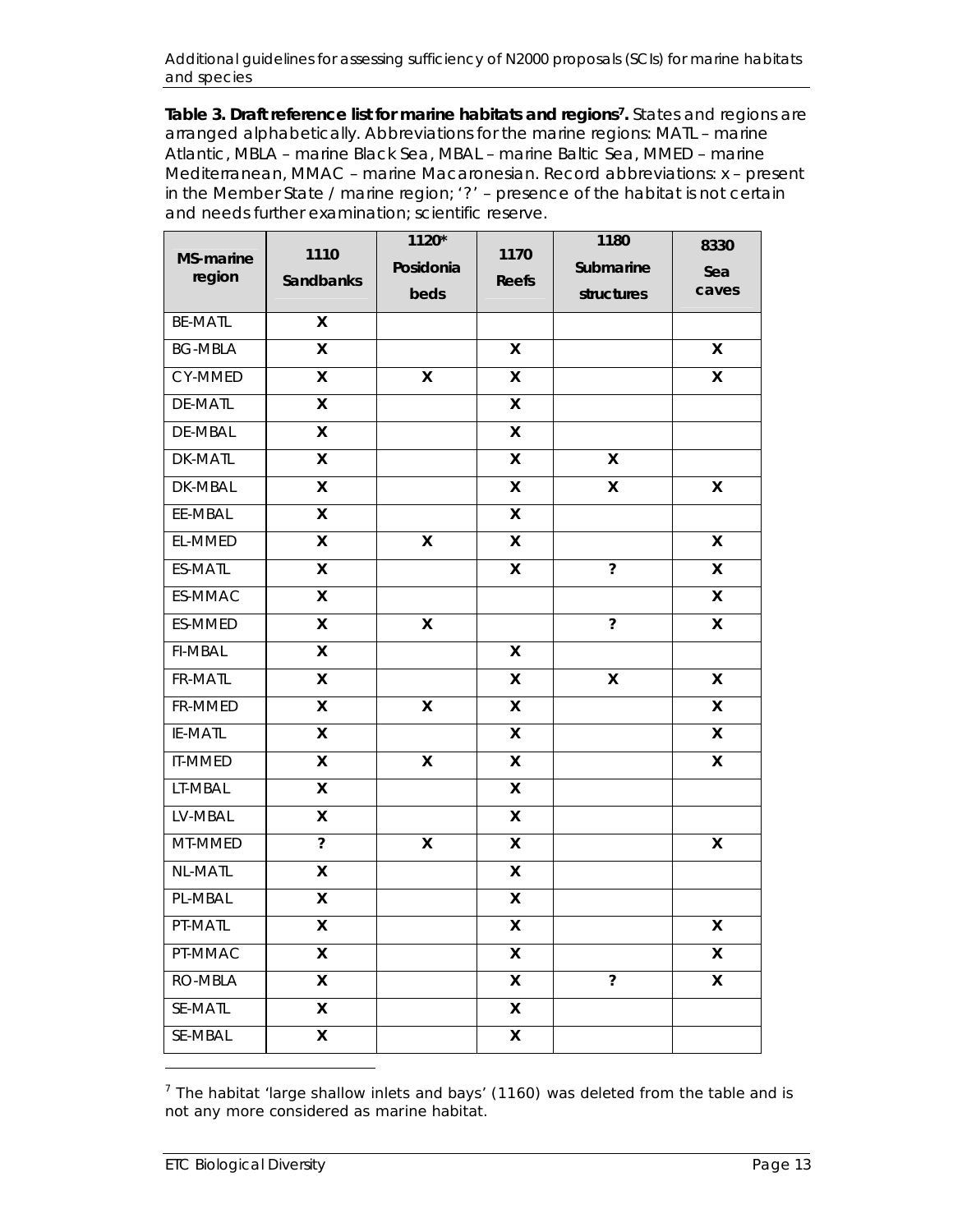| <b>MS-marine</b><br>region | 1110<br><b>Sandbanks</b> | $1120*$<br>Posidonia<br>beds | 1170<br>Reefs | 1180<br>Submarine<br>structures | 8330<br>Sea<br>caves |
|----------------------------|--------------------------|------------------------------|---------------|---------------------------------|----------------------|
| SI-MMED                    |                          | χ                            | x             |                                 |                      |
| <b>UK-MATL</b>             |                          |                              | x             |                                 |                      |
| UK-MMED                    |                          |                              |               |                                 |                      |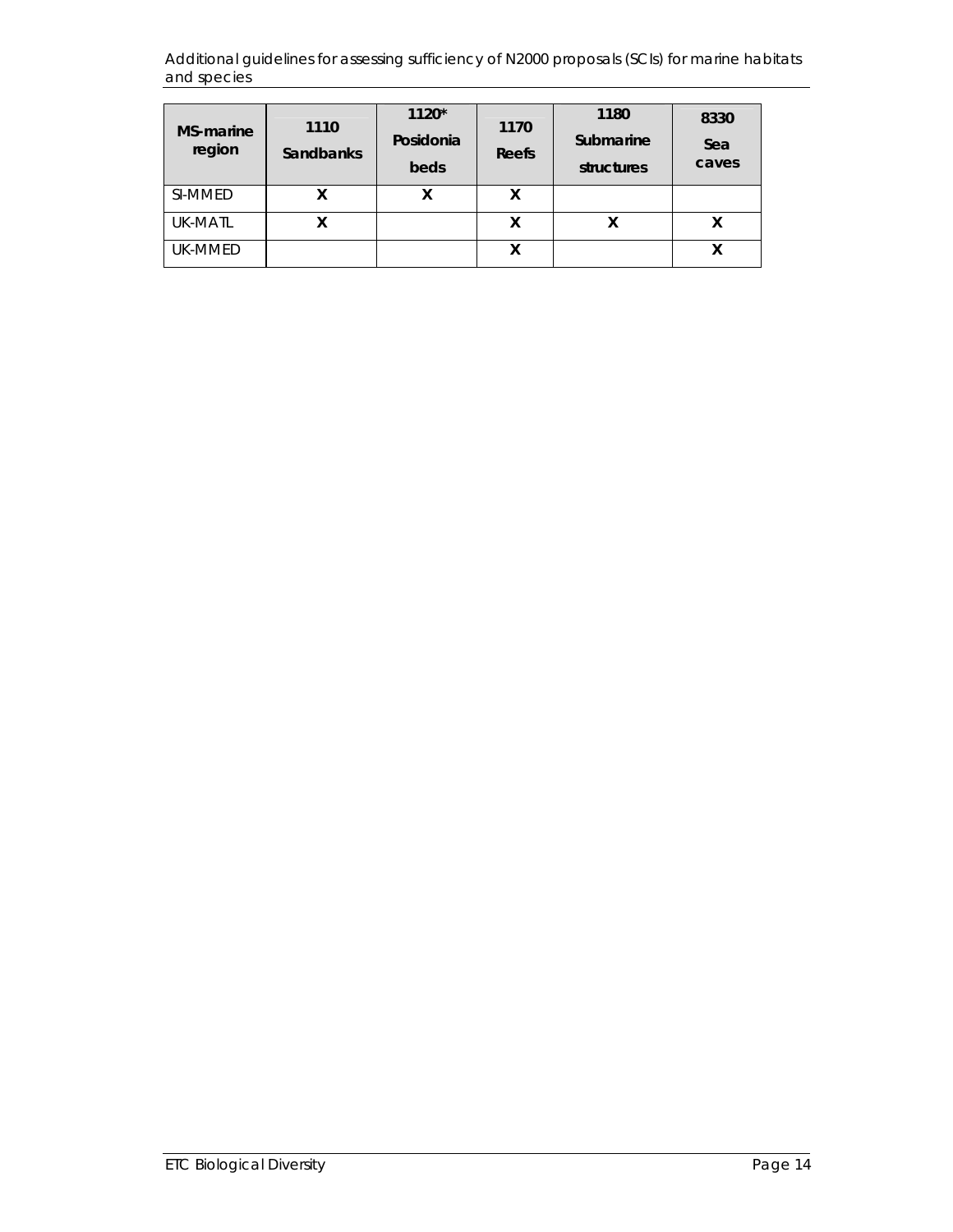**Table 4. Draft reference list for marine species and regions.** States and species are arranged alphabetically. Abbreviations for the marine regions: MATL – marine Atlantic, MBLA – marine Black Sea, MBAL – marine Baltic Sea, MMED – marine Mediterranean, MMAC – marine Macaronesian. Record abbreviations: x – Member State / marine region hosts marine areas that are essential to the life and reproduction of the species; '?' – the presence of the species is not certain and needs further examination; scientific reserve; e – exception: species present but not covered by the Annex II.

|                      |                    | Acipenser sturio     | Alosa alosa          | Alosa fallax       | Caretta caretta | Chelonia mydas            |                       | Gibbula nivosa     |                          |                      |                    |                          |                        | Phoca vitulina     |                          |                           |
|----------------------|--------------------|----------------------|----------------------|--------------------|-----------------|---------------------------|-----------------------|--------------------|--------------------------|----------------------|--------------------|--------------------------|------------------------|--------------------|--------------------------|---------------------------|
| MS-marine region     | Acipenser naccarii |                      |                      |                    |                 |                           | Coregonus oxyrhynchus |                    | Halichoerus grypus       | Lampetra fluviatilis | Monachus monachus  | Petromyzon marinus       | Phoca hispida bottnica |                    | Phocoena phocoena        | Tursiops truncatus        |
| <b>BE-MATL</b>       |                    |                      |                      | X                  |                 |                           |                       |                    | $\pmb{\mathsf{x}}$       | $\pmb{\mathsf{X}}$   |                    | $\pmb{\mathsf{X}}$       |                        | X                  | $\pmb{\mathsf{X}}$       | X                         |
| <b>BG-MBLA</b>       |                    | $\ddot{\phantom{0}}$ |                      | $\ddot{?}$         | $\ddot{?}$      | $\ddot{?}$                |                       |                    |                          |                      |                    |                          |                        |                    | $\pmb{\mathsf{X}}$       | $\pmb{\mathsf{X}}$        |
| $CY-$<br><b>MMED</b> |                    |                      |                      |                    | X               | $\pmb{\mathsf{X}}$        |                       |                    |                          |                      | $\pmb{\mathsf{X}}$ |                          |                        |                    |                          | X                         |
| <b>DE-MATL</b>       |                    |                      | $\boldsymbol{?}$     | $\pmb{\mathsf{x}}$ |                 |                           | $\ddot{?}$            |                    | $\pmb{\mathsf{x}}$       | $\ddot{?}$           |                    | $\ddot{\phantom{0}}$     |                        | X                  | $\pmb{\mathsf{x}}$       | $\pmb{\mathsf{X}}$        |
| DE-MBAL              |                    |                      | X                    | $\pmb{\mathsf{X}}$ |                 |                           |                       |                    | $\pmb{\mathsf{x}}$       | $\mathbf{x}$         |                    | $\pmb{\mathsf{x}}$       |                        | $\pmb{\mathsf{X}}$ | X                        |                           |
| DK-MATL              |                    |                      | $\pmb{\mathsf{X}}$   | X                  |                 |                           | $\pmb{\mathsf{X}}$    |                    | $\pmb{\mathsf{x}}$       | $\pmb{\mathsf{X}}$   |                    | $\pmb{\mathsf{x}}$       |                        | X                  | $\pmb{\mathsf{X}}$       |                           |
| DK-MBAL              |                    |                      | $\ddot{\phantom{0}}$ | $\pmb{\mathsf{X}}$ |                 |                           |                       |                    | $\pmb{\mathsf{x}}$       | $\pmb{\mathsf{X}}$   |                    | $\pmb{\mathsf{x}}$       |                        | X                  | $\pmb{\mathsf{X}}$       |                           |
| EE-MBAL              |                    |                      |                      |                    |                 |                           |                       |                    | $\pmb{\mathsf{X}}$       | $\mathbf x$          |                    |                          | $\pmb{\mathsf{X}}$     |                    |                          |                           |
| EL-MMED              | $\ddot{?}$         | X                    |                      | X                  | X               | $\boldsymbol{\mathsf{X}}$ |                       |                    |                          |                      | $\pmb{\mathsf{X}}$ | $\ddot{?}$               |                        |                    | $\pmb{\mathsf{X}}$       | X                         |
| ES-MATL              |                    |                      | $\pmb{\mathsf{X}}$   | $\pmb{\mathsf{X}}$ | X               | X                         |                       |                    |                          |                      |                    | X                        |                        |                    | X                        | $\pmb{\mathsf{X}}$        |
| ES-MMAC              |                    |                      |                      |                    | X               | $\pmb{\mathsf{X}}$        |                       |                    |                          |                      |                    |                          |                        |                    |                          | $\pmb{\mathsf{X}}$        |
| ES-MMED              |                    | $\pmb{\mathsf{X}}$   | $\pmb{\mathsf{X}}$   | $\pmb{\mathsf{X}}$ | X               | $\pmb{\mathsf{X}}$        |                       |                    |                          |                      | $\pmb{\mathsf{X}}$ | X                        |                        |                    | $\pmb{\mathsf{X}}$       | X                         |
| <b>FI-MBAL</b>       |                    |                      |                      |                    |                 |                           |                       |                    | $\pmb{\mathsf{X}}$       | e                    |                    | ${\bf e}$                | X                      |                    |                          |                           |
| FR-MATL              |                    | $\pmb{\mathsf{x}}$   | $\pmb{\mathsf{x}}$   | $\pmb{\mathsf{X}}$ | X               | $\pmb{\mathsf{X}}$        |                       |                    | $\pmb{\mathsf{x}}$       | $\pmb{\mathsf{x}}$   |                    | $\pmb{\mathsf{x}}$       |                        | $\pmb{\mathsf{X}}$ | $\pmb{\mathsf{x}}$       | $\pmb{\mathsf{X}}$        |
| FR-MMED              |                    |                      | X                    | X                  | X               | $\pmb{\mathsf{X}}$        |                       |                    |                          | $\pmb{\mathsf{X}}$   |                    | $\pmb{\mathsf{x}}$       |                        |                    |                          | $\boldsymbol{\mathsf{x}}$ |
| IE-MATL              |                    |                      | X                    | $\pmb{\mathsf{X}}$ |                 |                           |                       |                    | $\pmb{\mathsf{X}}$       | $\pmb{\mathsf{x}}$   |                    | X                        |                        | X                  | $\pmb{\mathsf{x}}$       | $\pmb{\mathsf{X}}$        |
| <b>IT-MMED</b>       | X                  | X                    | $\ddot{?}$           | X                  | X               | ?                         |                       |                    |                          | X                    | X                  | X                        |                        |                    |                          | X                         |
| LT-MBAL              |                    |                      |                      | X                  |                 |                           |                       |                    | $\overline{?}$           | X                    |                    | $\overline{?}$           | $\overline{?}$         |                    | $\overline{?}$           |                           |
| LV-MBAL              |                    |                      |                      | $\overline{?}$     |                 |                           |                       |                    | $\overline{\mathcal{L}}$ | X                    |                    | $\overline{\mathcal{E}}$ | $\ddot{?}$             |                    | $\overline{\mathcal{E}}$ |                           |
| MT-MMED              |                    |                      |                      | X                  | X               | $\overline{\mathcal{E}}$  |                       | $\pmb{\mathsf{X}}$ |                          |                      |                    |                          |                        |                    |                          | X                         |